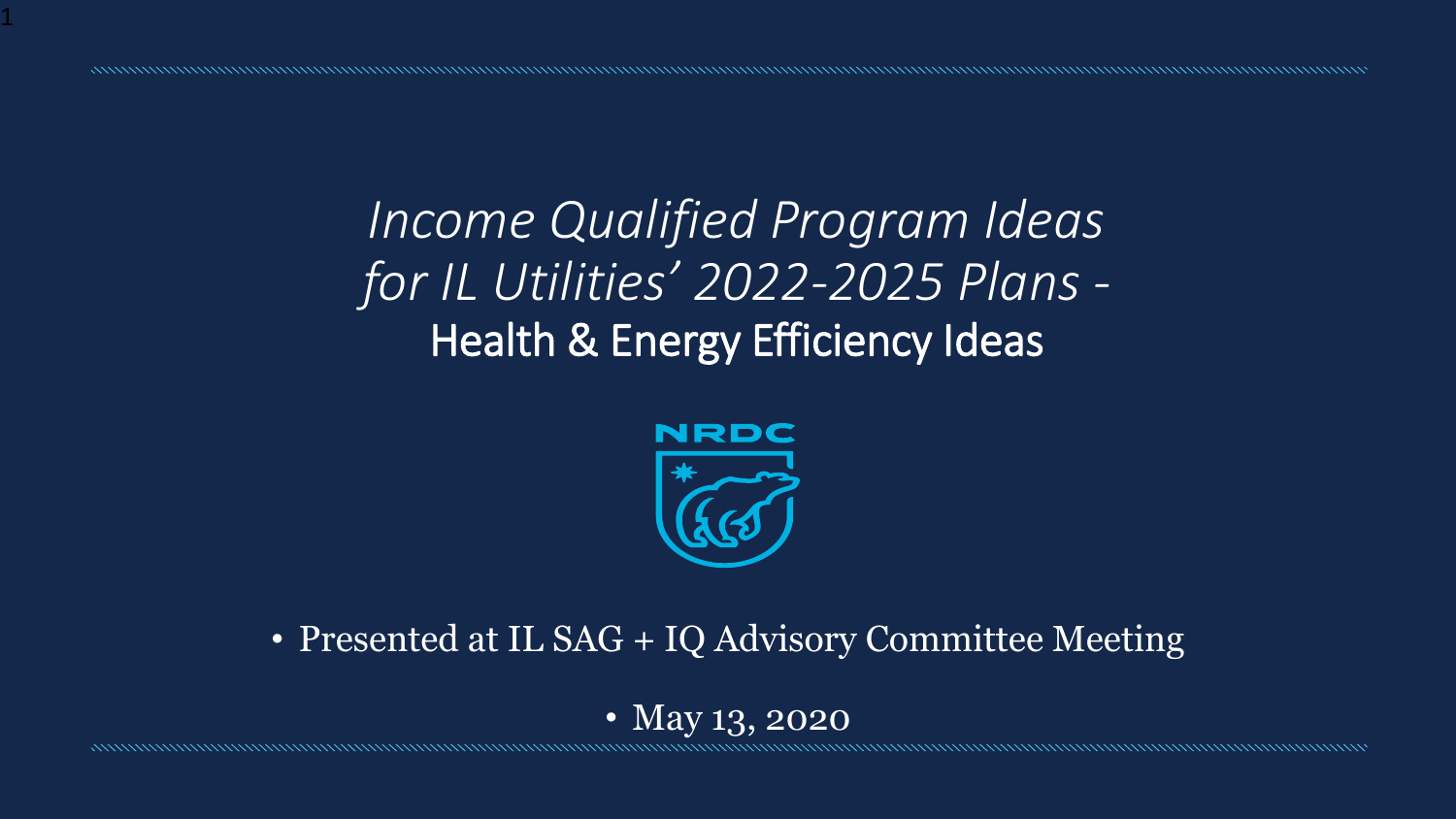- **1. Incorporation of Health and Safety Repairs into Existing IQ SF and MF Retrofit Programs**
- **2. Creation of Income Qualified Health + Energy Efficiency Pilots or Programs**
- **3. Healthy Building Materials & Income Qualified Retrofits**

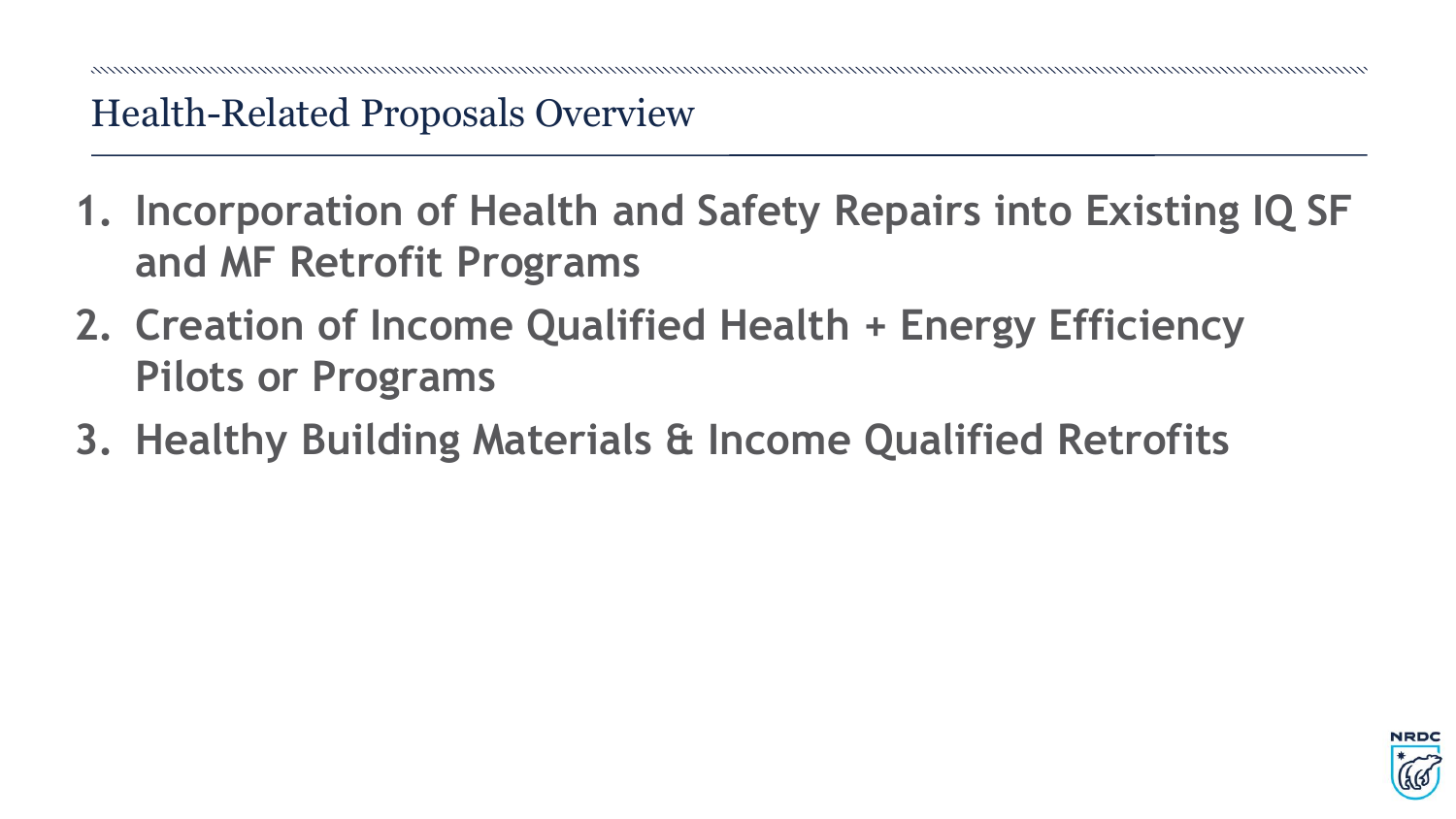- All utilities should establish health and safety budgets
- All utilities should further explore opportunities to leverage health care and/or other funding for health and safety improvements associated with IQ EE programs.
- All utilities should assess and report on materials used for IQ retrofits and prohibit worst in class chemicals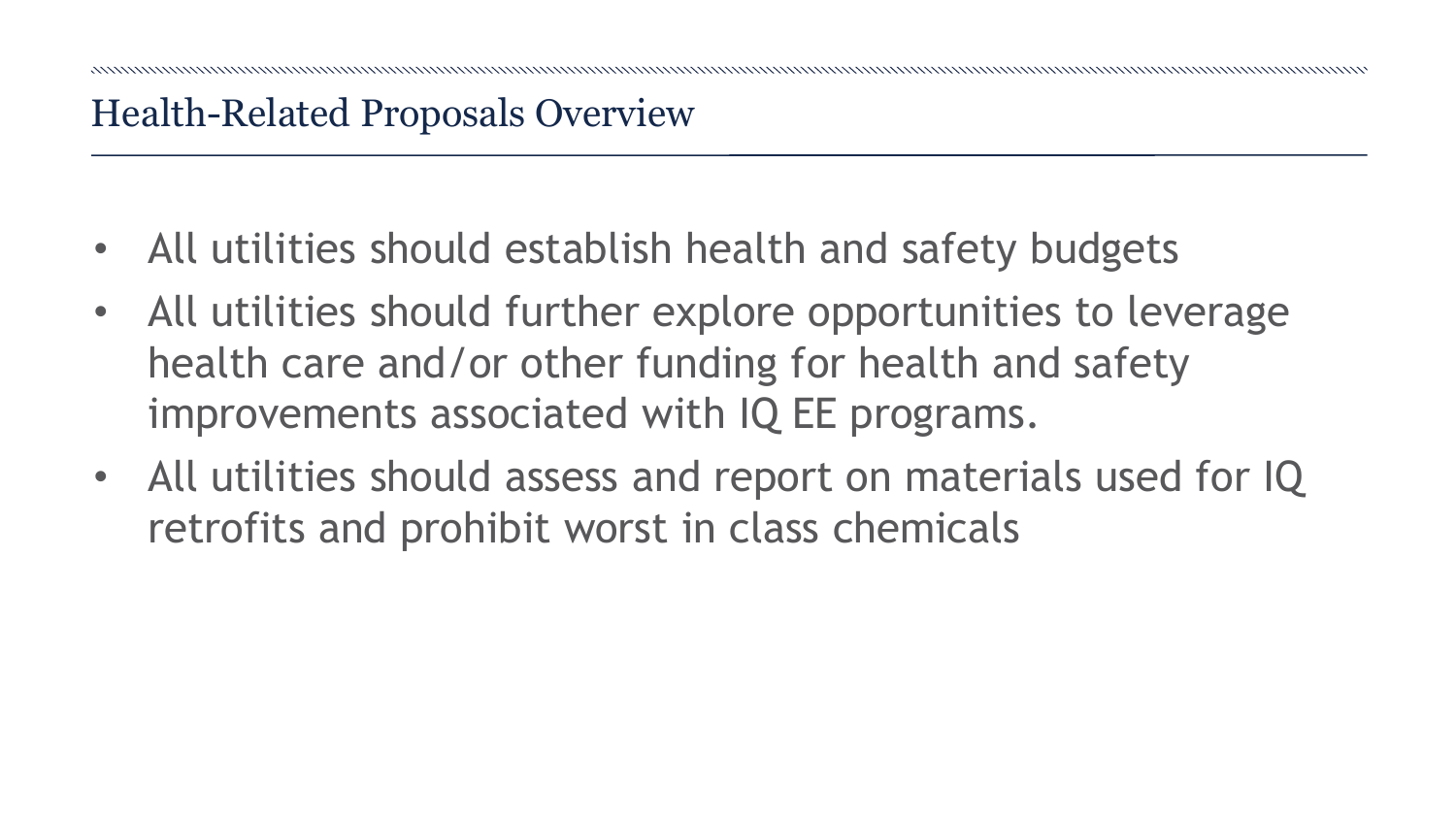#### **Inputs**

**MMMW** 

### **COMPREHENSIVE HOUSING INTERVENTION**

Weatherization

# **Energy Efficiency**

**Healthy Homes** 

**Direct Energy Outputs** Change in kWh supplied Change in kWh consumed

**Energy Benefits** Reduce energy demand **Demonstrate leadership** 

#### **Non Energy Outputs**

**Air Quality** Reduce criteria air pollutants **Reduce GHG emission** 

#### Health Improved fire safety Thermal comfort Better Indoor air quality Reduced environmental toxins

Economic

Program costs

**Sector transfers** 

Displacements savings from

energy cost and waste heat

**Direct Occupant Health Changes in incidences of:** Mortality **Hospital admissions** Upper & lower respiratory illness Asthma/COPD Lead poisoning Cancer Skin and eye irratation Cardio-vascular disease

**Non Energy Benefits** 

**Environmental** 

Reduce GHG

Improve IAQ

Depression and anxiety

#### Macro-Economic

Employment Gross state product Economic output & growth Personal income/savings

**Direct Economic** Individual: Reduce energy cost

Reduce reliance on energy assistance programs

Reduce risk of eviction

Community: Increase home values

Preserve affordable units

#### **Long Term Impacts**

Neighborhood & **Built Environment** Quality of housing Environmental conditions Crime and violence

**Health & Health Care** 

Access to health care

Access to primary care and health literacy

**Social & Community** 

Social cohesion

Civic participation

Perceptions of discrimination and equity

Incarceration/institutionalization

**Education** 

Early childhood education and development

School attendance

#### **Economic Stability** Poverty Employment **Housing stability**



**NNNNNN** 

Source: The Green and Healthy Homes Initiative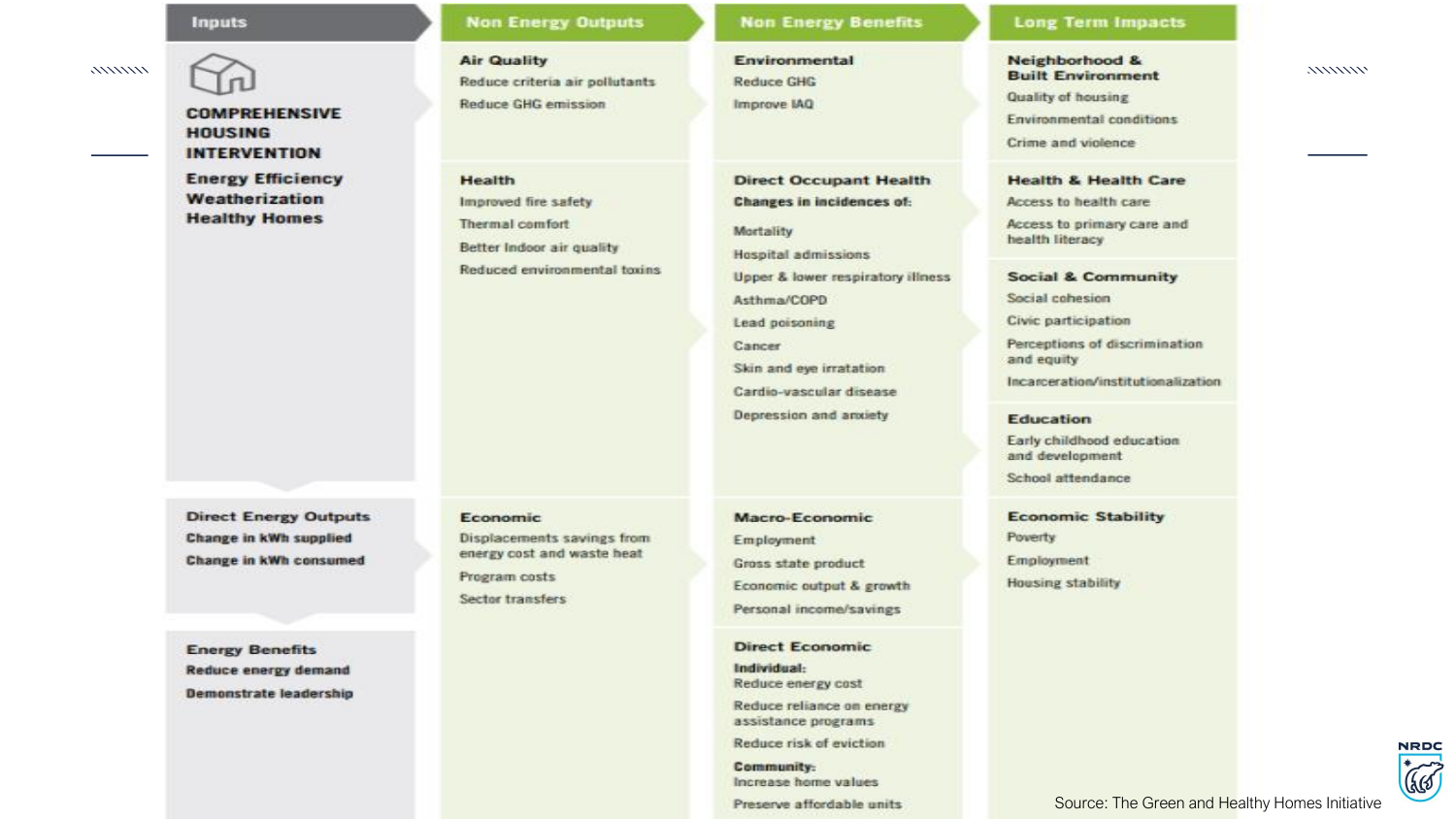Incorporation of Health and Safety Repairs into Existing IQ Single Family and Multifamily Retrofit Programs

### **Proposal:**

- All Illinois utilities should allow for minor health and safety repairs and measures to be covered in their income qualified retrofit programs (which ComEd is already doing through their IQ MF program)
- Exact measures and design to be discussed with interested stakeholders.
- Utilities should include robust reporting on health and safety issues in a home, including:
	- the most common health and safety issues found, the issues that are repaired (the cost of those repairs), the issues that are left without repair, and the non-energy impacts of this work

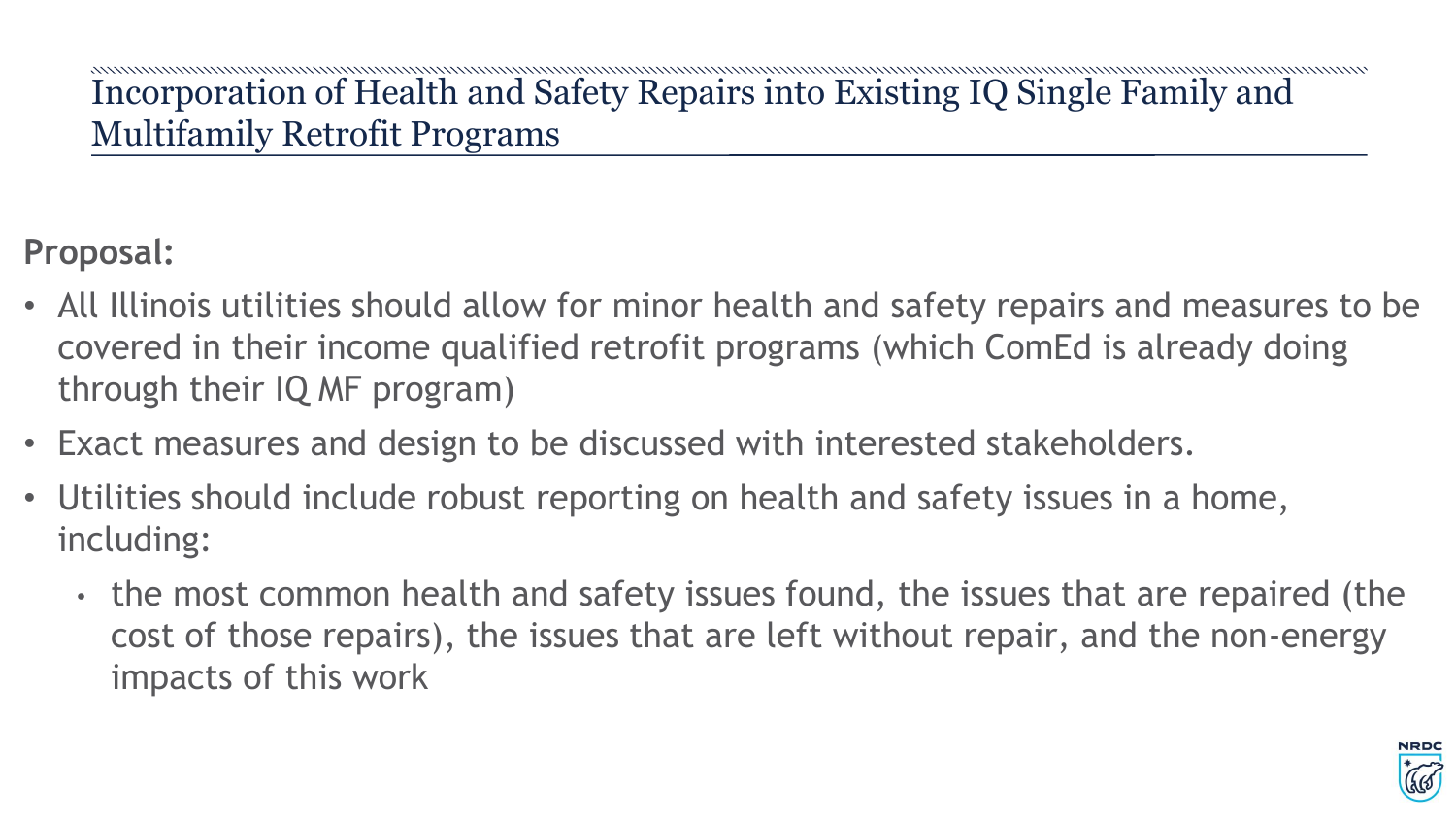## Incorporation of Health and Safety Repairs into Existing IQ Single Family and Multifamily Retrofit Programs

## **Proposal:**

- All the utilities should explore income qualified (single family and multifamily) health plus energy efficiency pilots and programs through pilot or emerging technology budgets (including an extension of ComEd's current work)
- Can include collaborating with a hospital, another healthcare entity, and/or state/local health agencies on collaborative healthy home and energy efficiency work
- Include training and certifying contractors on healthy home repairs (i.e. Building Performance Institute's Healthy Home Evaluator certification)
- This work could add to the non-energy impacts research that is already underway in Illinois
- More details of the health plus energy efficiency work to be discussed with interested stakeholders

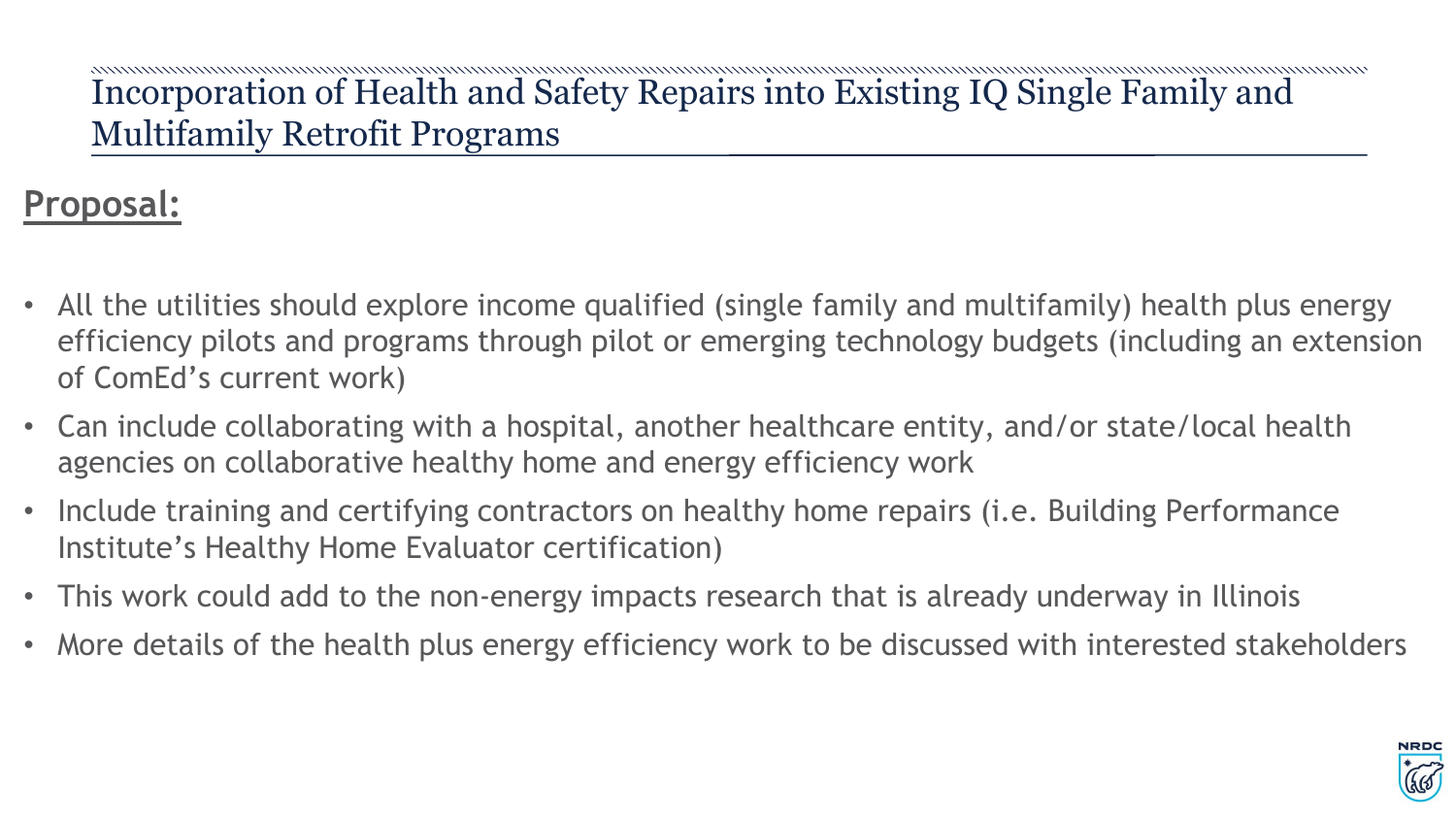# **Funding for Home Interventions**



**NRDC** 



### Case Study: GHHI Austin, TX

- \$1.2M in settlement funds from Austin Energy is used as gap funding
- Braided with HUD Lead Grant and City Home Rehab ij. Funding
- Austin's Home Rehab NOFA requires a comprehensive  $\bar{\mathbf{u}}$ home intervention



### Case Study: GHHI Buffalo, NY

- Partnerships with Erie County, PUSH, NYSERDA, Attorney General, CFGB, and 50 partners
- Integrated funding for weatherization and home health and safety interventions
- Workforce development provides green jobs o training and job placement services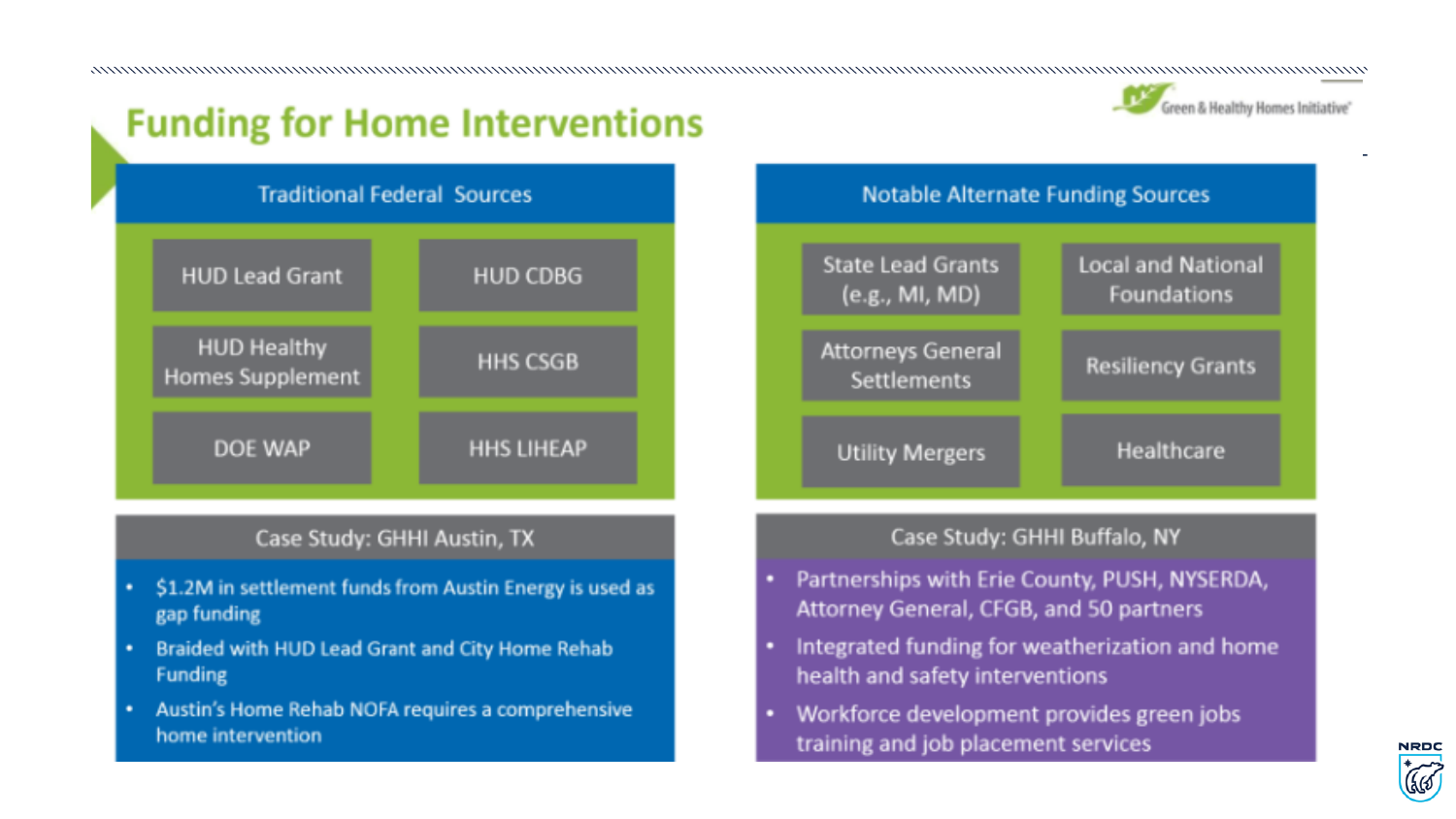- **Purpose/Impact:**
	- To provide important data and an understanding of materials currently being used in Income Qualified Single Family and Multifamily retrofits
	- Help to remove any of the worst-in-class chemicals that could be exacerbating asthma and other heath issues in income-qualified homes and buildings
	- As Illinois utilities look to understand and potentially incorporate nonenergy impacts into the evaluation of their programs, especially their income qualified programs, this analysis will be beneficial

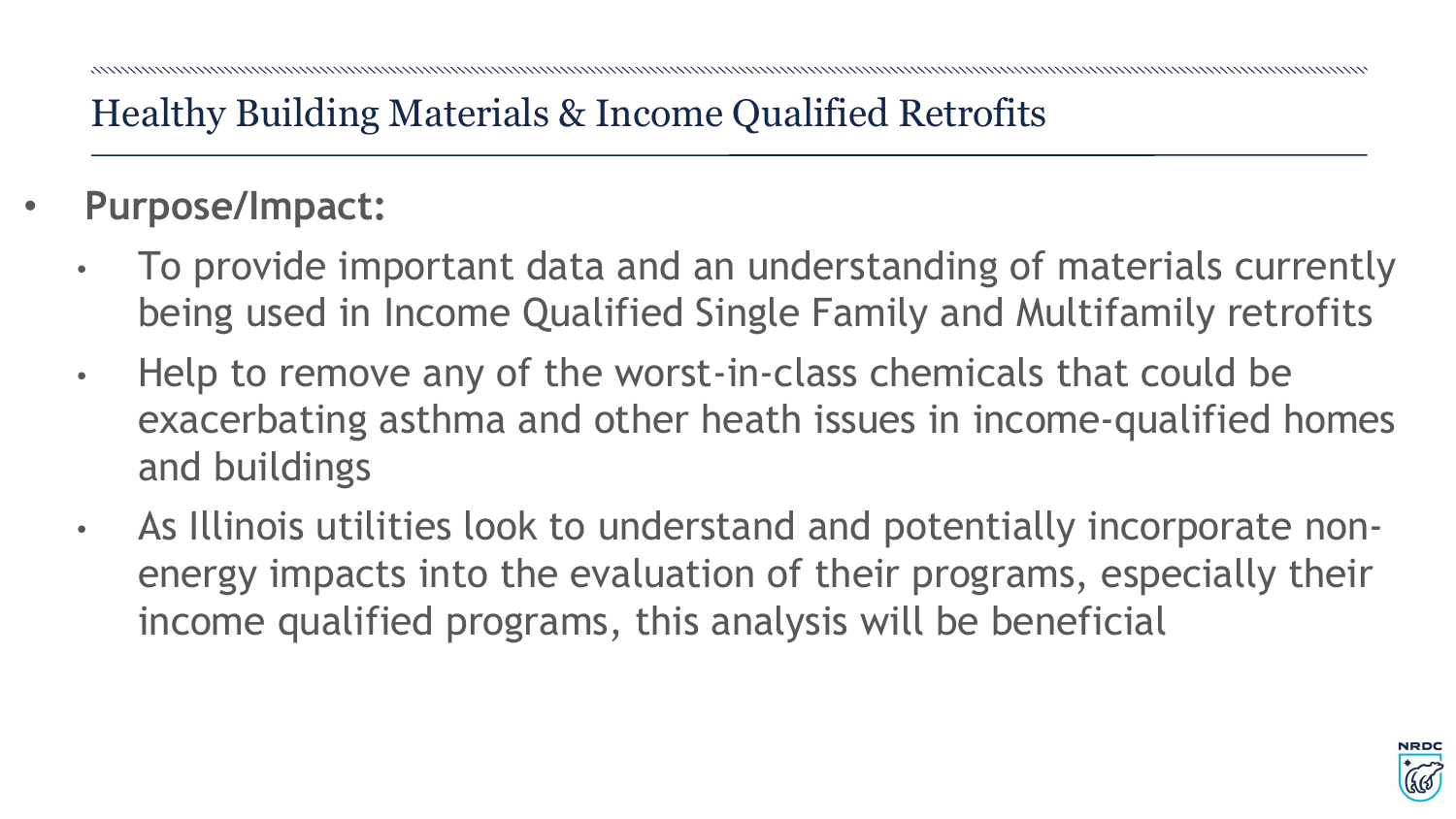Healthy Building Materials & Income Qualified Retrofits – Part 1: Reporting requirement on insulation and air sealant materials

**Proposal: Reporting requirement on insulation and air sealing materials**

- The following data should be reported at the property level:
	- Highest volume insulation application (i.e., attic ceiling)
	- Type of insulation material used in highest volume application (i.e., blown in fiberglass)
	- Highest volume sealant application (i.e., air ducts)
	- Type of sealant material used in highest volume application (i.e. 1-part spray foam)
- Better understand:
	- (1) The effectiveness of various materials in contributing to reduced energy use and (2) use patterns of materials containing chemicals of concern
- Protect the health of retrofit installers and building residents

### **Background:**

• Energy Efficiency For All (EEFA) report entitled *[Making Multifamily Housing More Energy Efficient: A Guide to](https://assets.ctfassets.net/ntcn17ss1ow9/3Bw3JFqYHgI7xWcvb7unwN/ec90d476bc2fd1315fb018eeeb467978/NRDC-3084_Guide_to_Healthier_Retrofit_Hi-res_smaller.pdf)  Healthier Upgrade Materials* r.

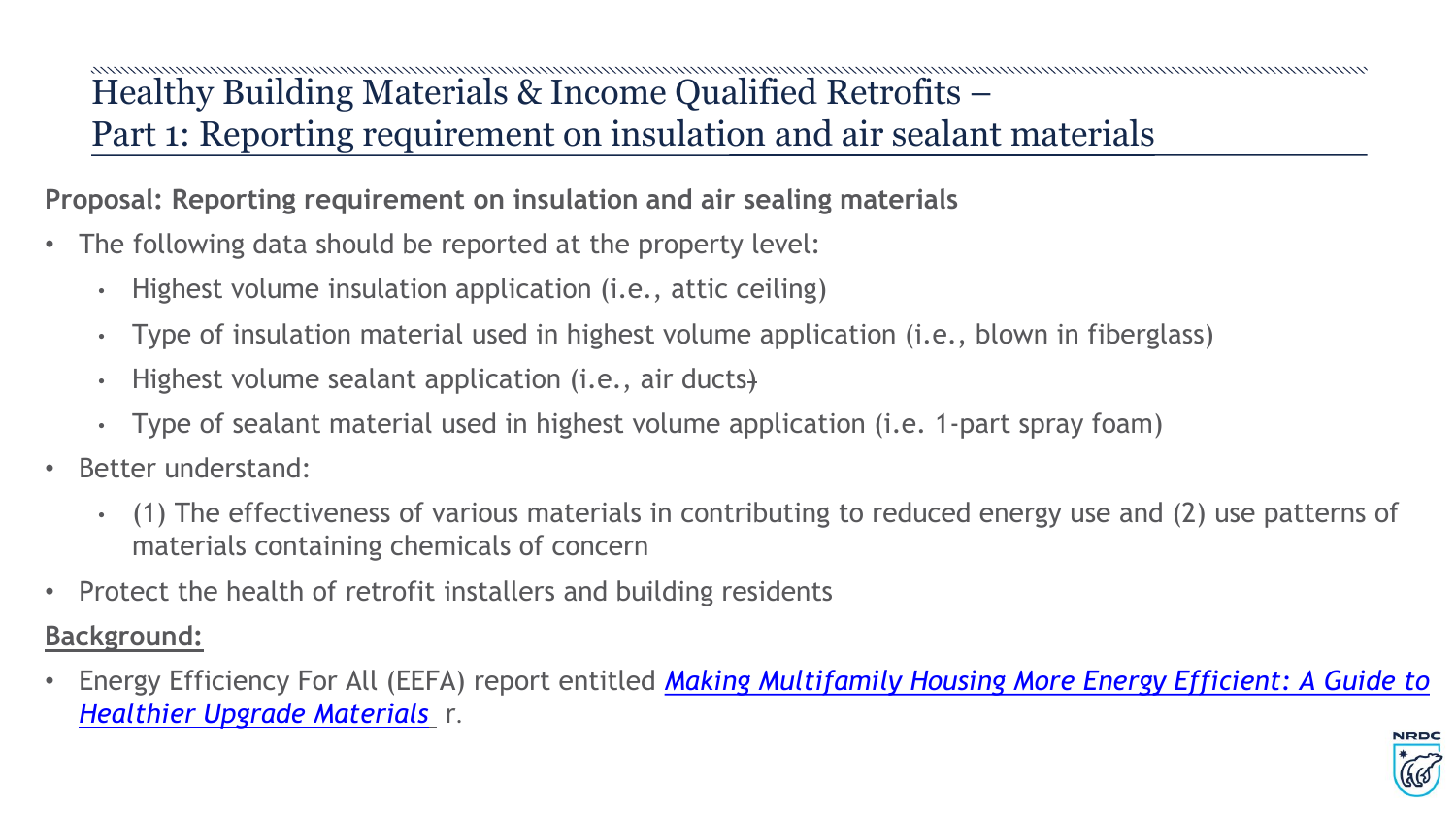# Some air sealing and insulation materials contain hazardous chemicals: Data on use needed

| <b>Insulation material</b> | Chemicals of concern | Air sealing material                        | <b>Chemicals of concern</b>                     |
|----------------------------|----------------------|---------------------------------------------|-------------------------------------------------|
| Fiber glass                |                      | Noncombustibale sodium<br>silicate caulk    |                                                 |
| Cellulose                  |                      | <b>Expanding polyurethane</b><br>foam tape  |                                                 |
| Mineral wool               | Formaldehyde         | Acrylic latex sealant                       |                                                 |
| Polyiso and EPS            | Flame retardants     | One component silicone<br>sealant           | Persistent, bioaccumulative,<br>toxic chemicals |
| <b>XPS</b>                 | Flame retardants     | One part polyurethane spray<br>foam sealant | <b>Isocyanates</b>                              |
| Spray foam                 | <b>Isocyanates</b>   | One-component<br>polyurethane sealant       | <b>Isocyanates</b>                              |

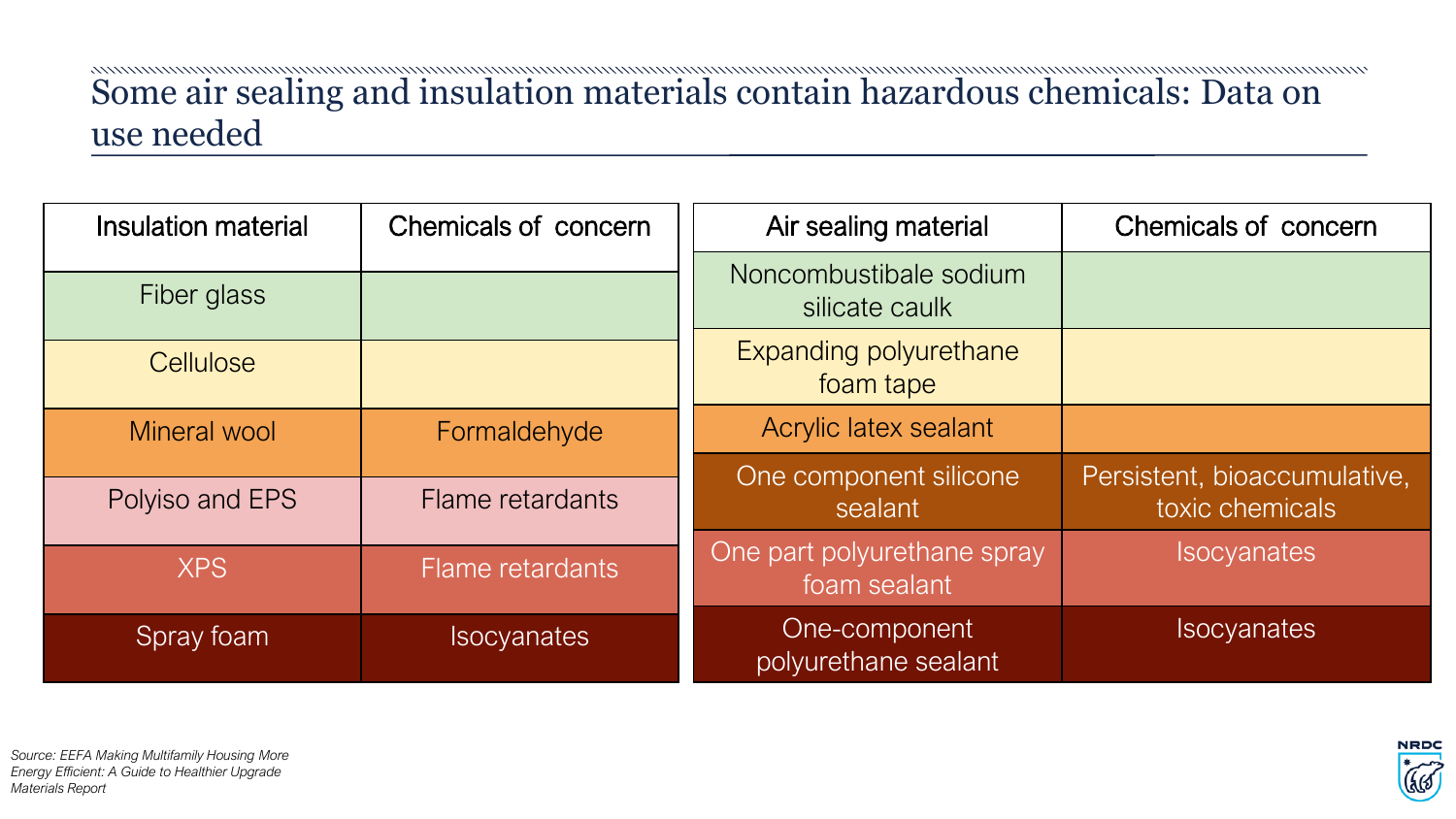Healthy Building Materials & Income Qualified Retrofits – Part 2: Prohibiting insulation materials with worst in class chemicals = respiratory sensitizers

**Proposal:** 

- The Occupational and Safety Health Administration (OSHA) defines criteria for respiratory sensitizers
- **Insulation materials** containing Category 1 or 1A respiratory sensitizers should be prohibited from use in IQ retrofits
	- Example: Isocyanates
- Could be implemented within existing IQ Single Family and Multifamily retrofit programs by adding the criteria for prohibited chemicals to mandatory program requirements.

### **Background:**

• A respiratory sensitizer is a chemical that will lead to hypersensitivity of the airways following inhalation of the chemical. It can cause diseases such as asthma and other allergic respiratory diseases.

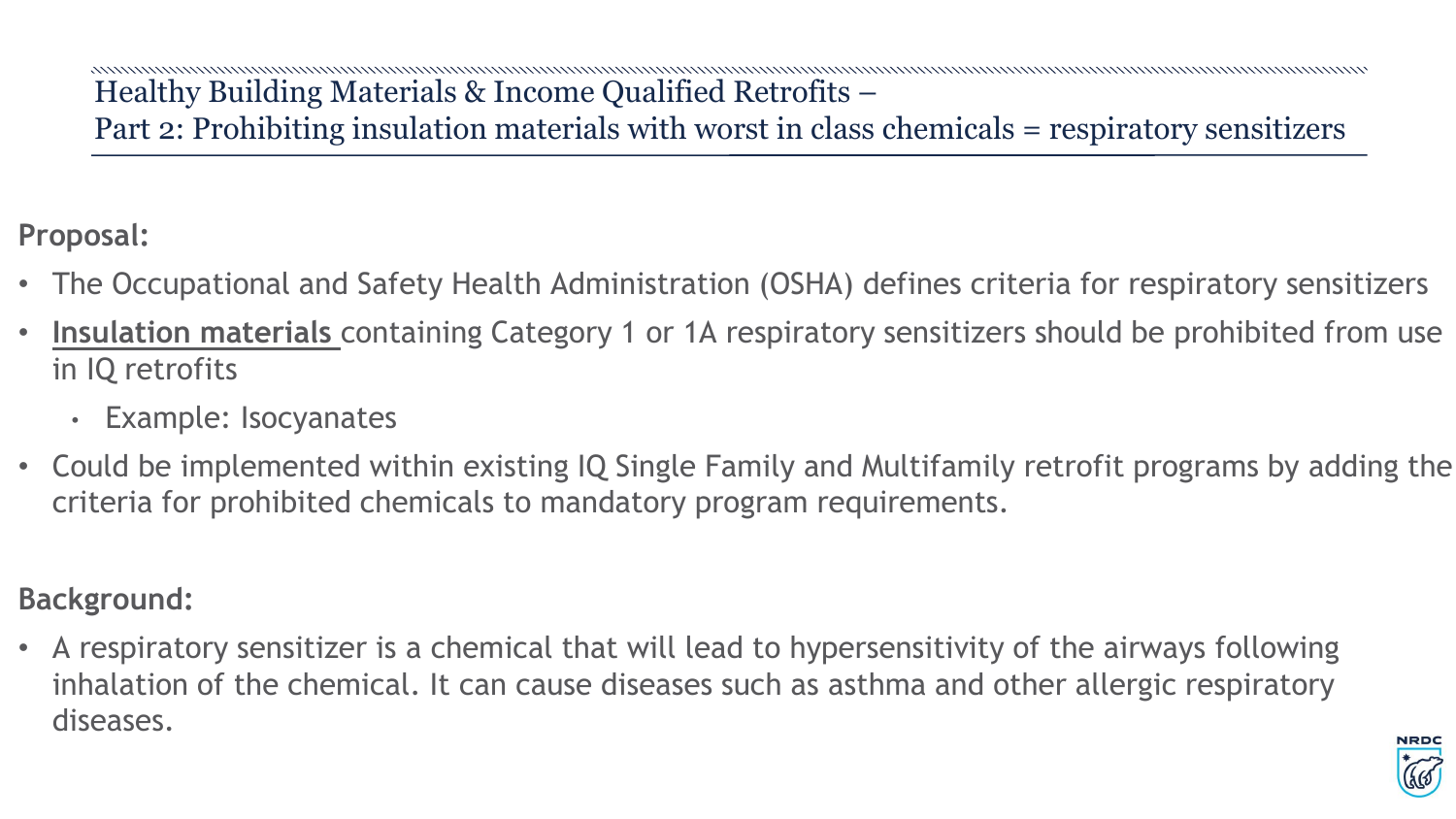### www.community.com/www.community.com/www.community.com/www.community.com/www.community.com/www.community.com/ww Healthier insulation materials already utilized and effective in many low-income retrofits

AUGUST 20

| Insulation<br>material    | <b>Chemicals of</b><br>concern | <b>Relative</b><br>installed cost<br>per R-value |
|---------------------------|--------------------------------|--------------------------------------------------|
| Fiber glass               |                                | $$ - $$                                          |
| Cellulose                 |                                | \$-\$\$\$                                        |
| <b>Mineral wool</b>       | Formaldehyde                   | $$ - $ $$                                        |
| Polyiso and<br><b>EPS</b> | <b>Flame</b><br>retardants     | \$\$-\$\$\$                                      |
| <b>XPS</b>                | Flame<br>retardants            | \$\$\$                                           |
| Spray foam                | <b>Isocyanates</b>             | \$\$-\$\$\$                                      |



✓ Achieved energy savings on par with national average using healthier insulation material (fiberglass)